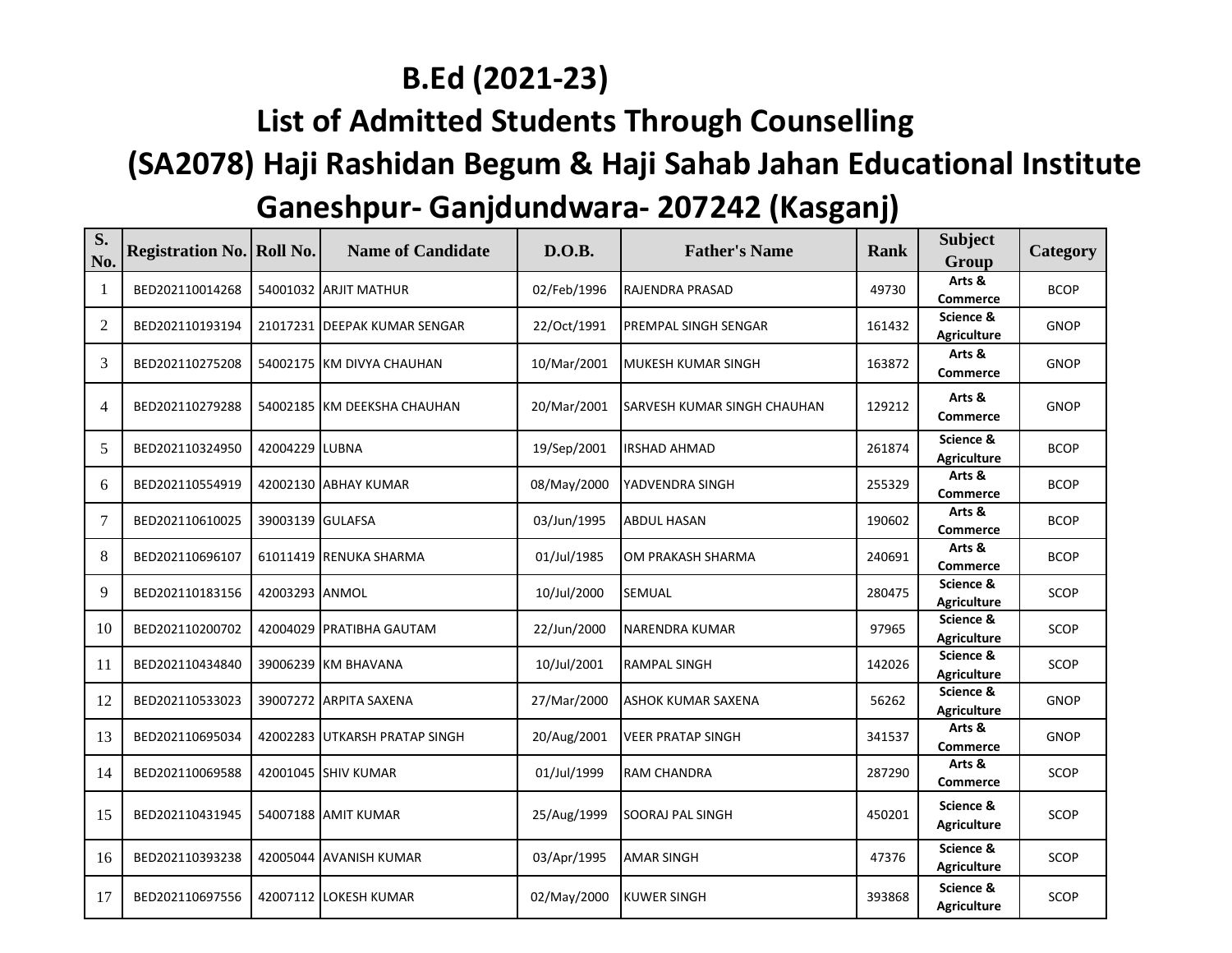| 18 | BED202110294043 |                   | 39001279 KM ANJALI VERMA     | 05/Sep/1998 | JASVANT SINGH             | 471732 | Arts &<br>Commerce              | <b>SCOP</b> |
|----|-----------------|-------------------|------------------------------|-------------|---------------------------|--------|---------------------------------|-------------|
| 19 | BED202110233584 |                   | 55017360 ABDHESH MISHRA      | 06/Oct/1998 | <b>ASHOK KUMAR MISHRA</b> | 134176 | Science &<br><b>Agriculture</b> | <b>GNOP</b> |
| 20 | BED202110376699 |                   | 54007078 AKHIL SHARMA        | 04/Jul/2002 | <b>RAVI KANT SHARMA</b>   | 313767 | Science &<br><b>Agriculture</b> | <b>GNOP</b> |
| 21 | BED202110378194 |                   | 32036290 APOORVA YADAV       | 01/Jul/2001 | <b>SHYAM SINGH YADAV</b>  | 280553 | Science &<br><b>Agriculture</b> | <b>BCOP</b> |
| 22 | BED202110324224 |                   | 54006359 ALOK KUMAR MISHRA   | 04/Jul/2002 | MUNISH CHANDRA MISHRA     | 190143 | Science &<br><b>Agriculture</b> | <b>GNOP</b> |
| 23 | BED202110131294 |                   | 39004278 KM AKANKSHA SINGH   | 10/Aug/2001 | <b>PRABHAT KUMAR</b>      | 232820 | Science &<br><b>Agriculture</b> | SCOP        |
| 24 | BED202110510990 | 39007213 PREETI   |                              | 01/Jul/1997 | <b>DEVANAND</b>           | 319028 | Science &<br><b>Agriculture</b> | <b>BCOP</b> |
| 25 | BED202110280127 |                   | 42004156 ANUBHAV YADAV       | 16/Aug/1997 | RAMPRAKASH SINGH YADAV    | 163908 | Science &<br><b>Agriculture</b> | <b>BCOP</b> |
| 26 | BED202110462835 |                   | 54007259 SOVENDRA PAL SINGH  | 12/Jun/1998 | <b>SURESH PAL</b>         | 480567 | Science &<br><b>Agriculture</b> | <b>BCOP</b> |
| 27 | BED202110718384 |                   | 42007149 DEEPIKA SHAKYA      | 15/Jul/1995 | PREMDAS SINGH SHAKYA      | 136944 | Science &<br><b>Agriculture</b> | <b>BCOP</b> |
| 28 | BED202110259865 |                   | 39001240 SACHIN KUMAR        | 12/Aug/2001 | <b>PREM DAS</b>           | 417470 | Arts &<br><b>Commerce</b>       | <b>BCOP</b> |
| 29 | BED202110373078 |                   | 54007069 SONAM DIWAKAR       | 01/Jul/1998 | <b>AMIT KUMAR</b>         | 316165 | Science &<br><b>Agriculture</b> | SCOP        |
| 30 | BED202110343658 |                   | 55006345 SANTOSH KUMAR       | 15/Jun/1998 | MUNENDRA SINGH            | 519620 | Arts &<br>Commerce              | <b>BCOP</b> |
| 31 | BED202110407762 |                   | 55008061 VIPIN KUMAR         | 10/May/2002 | <b>DHARAM PAL</b>         | 91474  | Arts &<br><b>Commerce</b>       | <b>BCOP</b> |
| 32 | BED202110531323 |                   | 61005103 SATYA VEER SINGH    | 03/May/2001 | SHYAM VEER SINGH          | 152583 | Arts &<br>Commerce              | <b>GNOP</b> |
| 33 | BED202110320536 |                   | 61011053 VIMLESH YADAV       | 01/Jul/2000 | <b>BANKE SINGH</b>        | 411504 | Science &<br><b>Agriculture</b> | <b>BCOP</b> |
| 34 | BED202110218821 |                   | 54002037 PARUL SINGH         | 15/Oct/2003 | DINESH KUMAR SINGH        | 399459 | Arts &<br>Commerce              | <b>GNOP</b> |
| 35 | BED202110401130 |                   | 42005057 UDAYBHAN PUNDIR     | 01/Jul/1999 | <b>RAJ KUMAR</b>          | 237499 | Science &<br><b>Agriculture</b> | <b>GNOP</b> |
| 36 | BED202110337981 |                   | 42004252 AJAY PRATAP         | 14/Dec/1998 | <b>SATYENDRA PAL</b>      | 328808 | Science &<br><b>Agriculture</b> | <b>GNOP</b> |
| 37 | BED202110094885 | 55002431 AKHILESH |                              | 12/Aug/1996 | LALA RAM                  | 383105 | Arts &<br>Commerce              | SCOP        |
| 38 | BED202110628147 |                   | 55011428 ATUL KUMAR SAGAR    | 10/Dec/1997 | <b>LALA RAM</b>           | 154180 | Arts &<br><b>Commerce</b>       | SCOP        |
| 39 | BED202110192212 |                   | 42004014 AYUSH VASHISHTH     | 14/Aug/2001 | KRISHNA KANT VASHISHTH    | 371224 | Science &<br><b>Agriculture</b> | <b>GNOP</b> |
| 40 | BED202110344344 |                   | 61012214 PIYUSH KUMAR SHARMA | 05/Jun/1996 | OM PAL SHARMA             | 190118 | Arts &<br>Commerce              | <b>BCOP</b> |